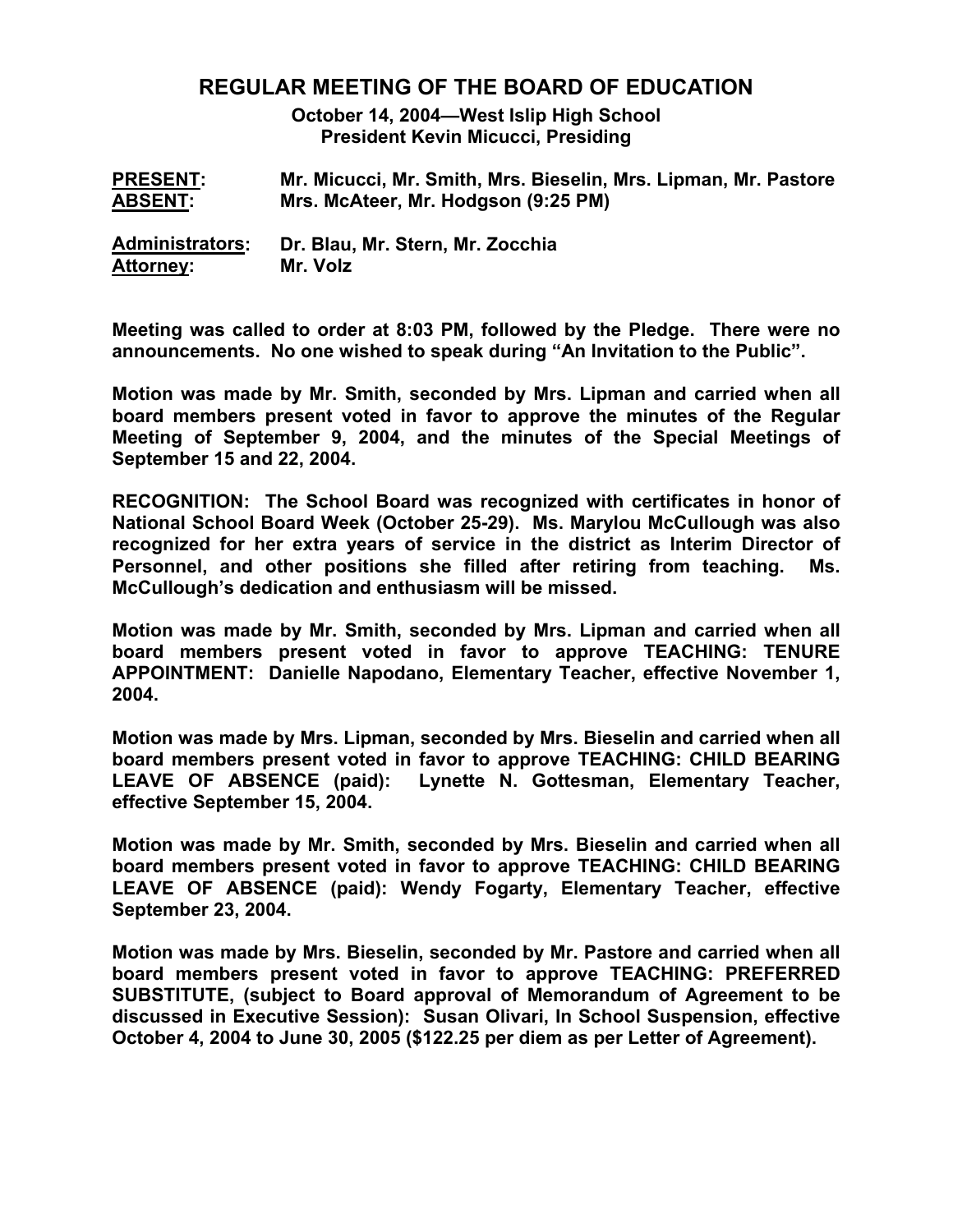## **Page 2 Regular Meeting October 14, 2004**

**Motion was made by Mr. Pastore, seconded by Mr. Smith and carried when all board members present voted in favor to approve CLASSIFIED (CIVIL SERVICE): Establishment of Salary: Be it resolved, that upon the recommendation of the Superintendent of Schools, the Custodial Worker III, at the high school, shall be paid on the Head Custodian salary schedule.** 

**Motion was made by Mrs. Bieselin, seconded by Mrs. Lipman and carried when all board members present voted in favor to approve CLASSIFIED CIVIL SERVICE: RESIGNATION: Colleen Carroll, Provisional Senior Account Clerk, effective September 13, 2004.** 

**Motion was made by Mr. Smith, seconded by Mrs. Bieselin and carried when all board members present voted in favor to approve CLASSIFIED CIVIL SERVICE: RESIGNATION: Robert Noble, Custodial Worker I, effective October 1, 2004.** 

**Motion was made by Mrs. Bieselin, seconded by Mr. Smith and carried when all board members present voted in favor to approve CLASSIFIED CIVIL SERVICE: RESIGNATION: Virginia Petrino, Paraprofessional, effective August 27, 2004.** 

**Motion was made by Mrs. Bieselin, seconded by Mrs. Lipman and carried when all board members present voted in favor to approve CLASSIFIED CIVIL SERVICE: PROBATIONARY APPOINTMENT: Claire Appel, PT Food Service Worker, effective September 7, 2004, Step 1.** 

**Motion was made by Mr. Smith, seconded by Mrs. Lipman and carried when all board members present voted in favor to approve CLASSIFIED CIVIL SERVICE: PROBATIONARY APPOINTMENT: Stephany Capobianco, Bus Matron, effective September 27, 2004, Step 1.** 

**Motion was made by Mrs. Lipman, seconded by Mr. Pastore and carried when all board members present voted in favor to approve CLASSIFIED CIVIL SERVICE: PROBATIONARY APPOINTMENT: Silvie DeSano, PT Food Service Worker, effective September 7, 2004, Step 1.** 

**Motion was made by Mrs. Bieselin, seconded by Mr. Smith and carried when all board members present voted in favor to approve CLASSIFIED CIVIL SERVICE: PROBATIONARY APPOINTMENT: Sherry Henderson, Senior Account Clerk, effective October 18, 2004, Step 1.** 

**Motion was made by Mr. Smith, seconded by Mrs. Bieselin and carried when all board members present voted in favor to approve CLASSIFIED CIVIL SERVICE: PROBATIONARY APPOINTMENT: Priscilla Leonidas, PT Food Service Worker, effective September 7, 2004, Step 1.** 

**Motion was made by Mrs. Lipman, seconded by Mrs. Bieselin and carried when all board members present voted in favor to approve CLASSIFIED CIVIL SERVICE: PROBATIONARY APPOINTMENT: Maureen Miraval, Cafeteria Aide, effective September 23, 2004, Step 1.**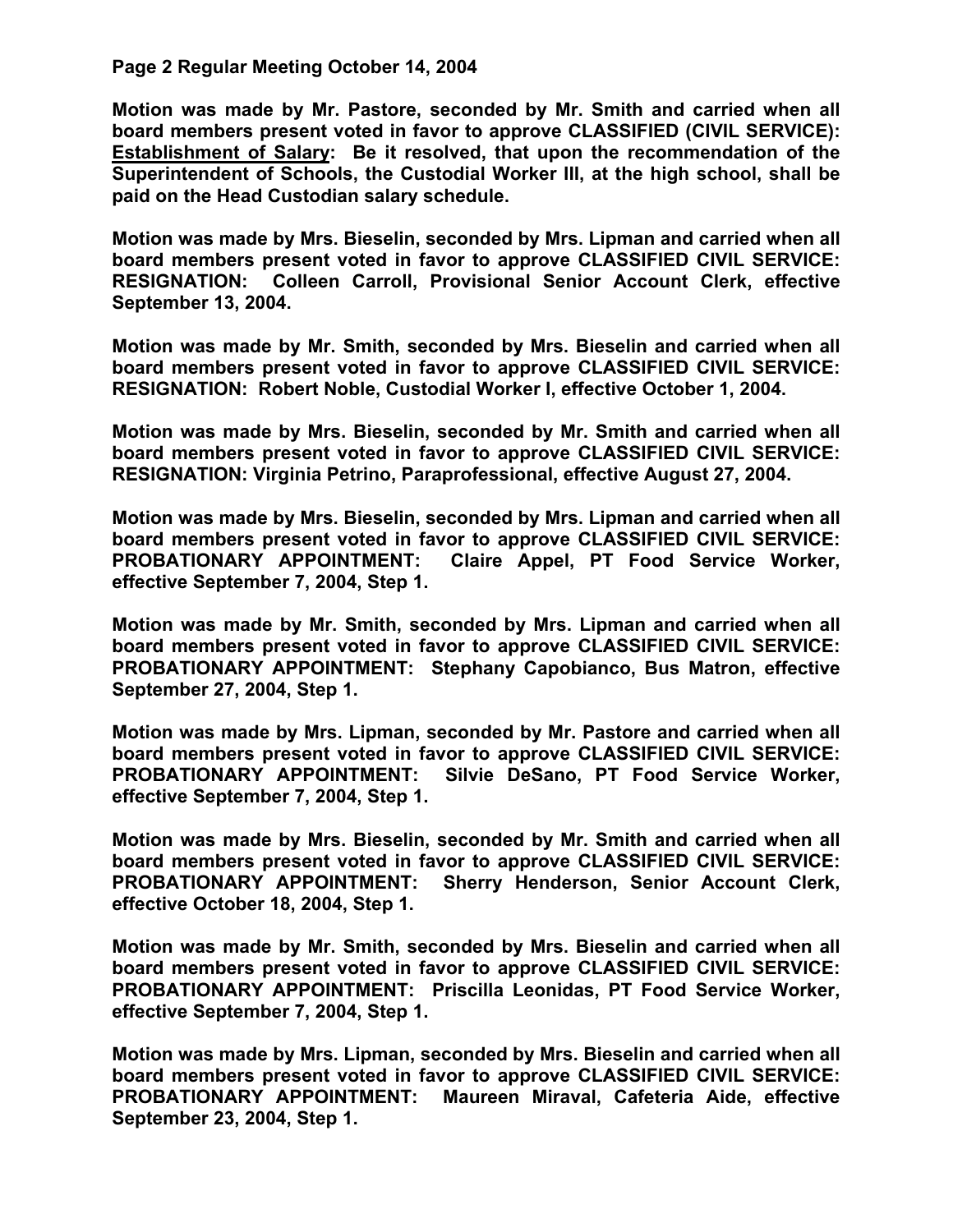#### **Page 3 Regular Meeting October 14, 2004**

**Motion was made by Mr. Smith, seconded by Mrs. Bieselin and carried when all board members present voted in favor to approve CLASSIFIED CIVIL SERVICE: PROBATIONARY APPOINTMENT: Alberta Rizzo, Senior Account Clerk, effective October 18, 2004, Step 1.** 

**Motion was made by Mrs. Bieselin, seconded by Mr. Smith and carried when all board members present voted in favor to approve CLASSIFIED CIVIL SERVICE: PROBATIONARY APPOINTMENT: Diana Taveras, PT Food Service Worker, effective September 7, 2004, Step 1.** 

**Motion was made by Mrs. Bieselin, seconded by Mr. Smith and carried when all board members present voted in favor to approve CLASSIFIED CIVIL SERVICE: PROBATIONARY APPOINTMENT: Annemarie Watson, Senior Account Clerk, effective October 18, 2004, Step 1.** 

**Motion was made by Mr. Smith, seconded by Mrs. Lipman and carried when all board members present voted in favor to approve CLASSIFIED CIVIL SERVICE: SUBSTITUTE FOOD SERVICE WORKERS (\$6.50/hr): Deborah Cavaluzzi, effective September 21, 2004; Celia Lacey, effective September 21, 2004.** 

**Motion was made by Mr. Smith, seconded by Mrs. Lipman and carried when all board members present voted in favor to approve CLASSIFIED CIVIL SERVICE: SUBSTITUTE AIDE/CLERICAL: Margo Kilkelly, effective October 4, 2004.** 

**Motion was made by Mrs. Lipman, seconded by Mrs. Bieselin and carried when all board members present voted in favor to approve CLASSIFIED CIVIL SERVICE: RECALL, effective September 7, 2004: Diane Larkin, Teacher Aide, Step 4.** 

**Motion was made by Mr. Smith, seconded by Mrs. Bieselin and carried when all board members present voted in favor to approve CLASSIFIED CIVIL SERVICE: RECALL, effective September 7, 2004: Lois Sullivan, Teacher Aide, Step 4.** 

**Motion was made by Mrs. Bieselin, seconded by Mrs. Lipman and carried when all board members present voted in favor to approve CLASSIFIED CIVIL SERVICE: RECALL, effective September 7, 2004: Irene Tinnirello, Teacher Aide, Step 2.** 

**Motion was made by Mr. Smith, seconded by Mrs. Lipman and carried when all board members present voted in favor to approve CLASSIFIED CIVIL SERVICE: RECALL, effective September 7, 2004: Celeste Vasti, Teacher Aide, Step 4.** 

**Motion was made by Mr. Smith, seconded by Mrs. Bieselin and carried when all board members present voted in favor to approve CLASSIFIED CIVIL SERVICE: RECALL, effective September 7, 2004: Annette Zelaya, Teacher Aide, Step 4.**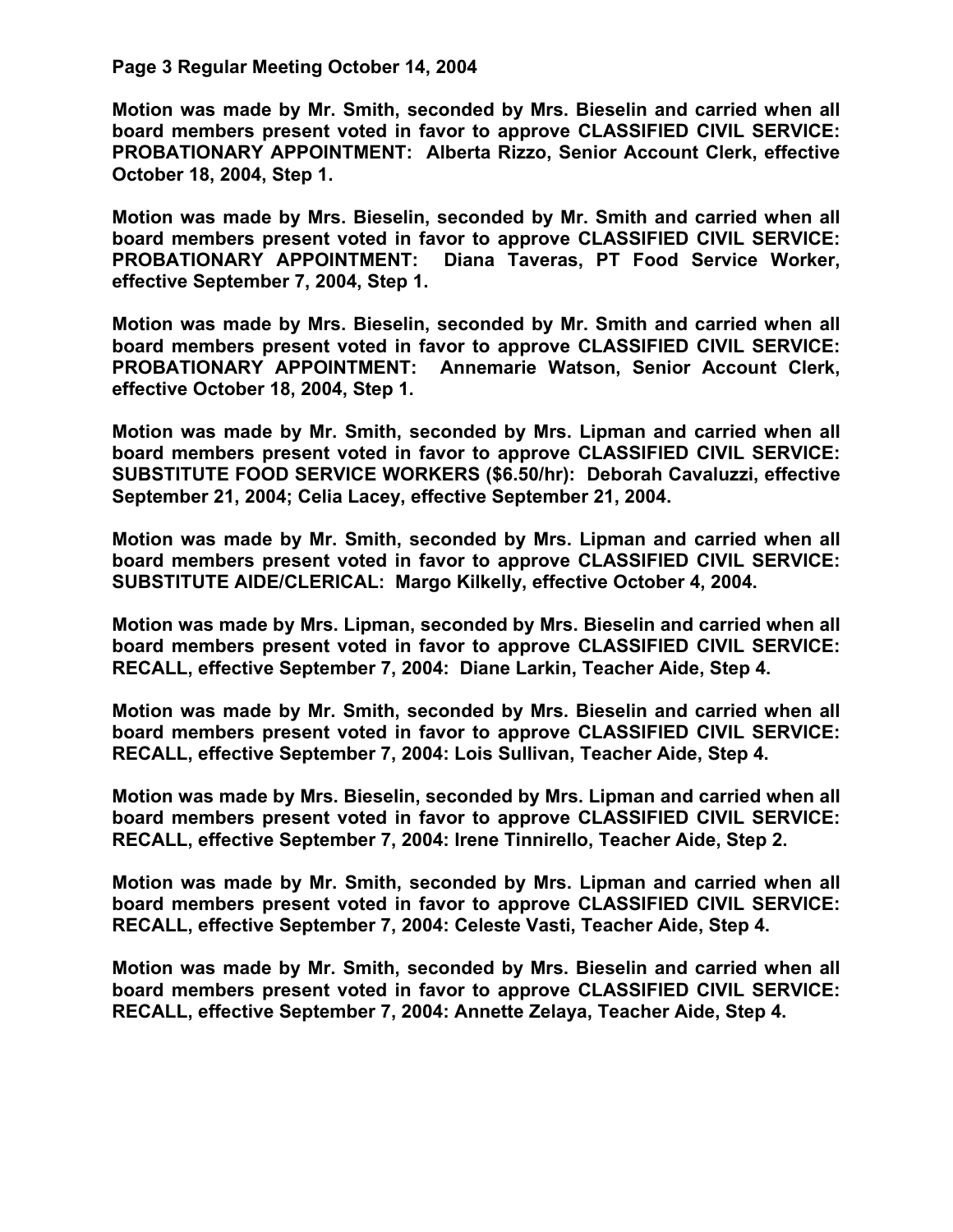# **Page 4 Regular Meeting October 14, 2004**

**Motion was made by Mr. Smith, seconded by Mrs. Lipman and carried when all board members present voted in favor to approve CLASSIFIED CIVIL SERVICE: PROBATIONARY APPOINTMENTS: TEACHER ASSISTANTS, effective September 9, 2004 to September 8, 2007: Mary Ann Burrows, Step 8; Ann Marie McGuire, Step 8; Maria McNamee, Step 8; Joanne Pastoessa, Step 8; Linda Falsetta, Step 8; Pat Paolicelli, Step 8; Fran Simone, Step 8; Debra DiCristo, Step 8; Angela Frammosa, Step 8; Lori Pastore, Step 8; Carol Lee Capozzi, Step 7; Stella Dempsey, Step 7; Louise DiStefano, Step 7; Joanne LaDuca, Step 7; Cathy LoPresti, Step 7; Linda Casciola, Step 7; Donna Brogan, Step 7; Denise DiLevo, Step 7; Linda Flandina, Step 6; Joanne Niesen, Step 6; Donna Palminteri, Step 6; Laura Albanese, Step 6; Josephine Lombino, Step 6; Linda Cuozzo, Step 5; Dorothy Rabin, Step 5; Karen Sessa, Step 5; Lisa Sluszka, Step 5; Marcelin Pechin, Step 5; Paulette Brady, Step 5; Paige Fogarty, Step 4; Maureen Caulfield, Step 4; Claudia Kavitt, Step 4; Mary Kinsley, Step 4; Karen Magee, Step 4; Sandra Romaka, Step 4; Jodi Marinello, recall, Step 4; Debra DiPalma, recall, Step 4; Ellen Thalhamer, recall, Step 4; Kerry Landhauser, recall, Step 4; Joanne Sharrott, recall, Step 3; Joanne Sgueglia, recall, Step 3.** 

**Motion was made by Mrs. Lipman, seconded by Mrs. Bieselin and carried when all board members present voted in favor to approve CLASSIFIED CIVIL SERVICE: LEAVE REPLACEMENT TEACHER ASSISANT, effective October 15, 2004 to June 30, 2005: Susan Lombardi, Step 3.** 

**Motion was made by Mrs. Lipman, seconded by Mrs. Bieselin and carried when all board members present voted in favor to approve OTHER: SUBSTITUTE TEACHERS (\$85 per diem): Barbara Vermaelen-Buonagura, effective September 27, 2004.** 

**Motion was made by Mr. Smith, seconded by Mrs. Lipman and carried when all board members present voted in favor to approve OTHER: FALL COACHES 2004: High School: Girls' Soccer: Resignation of Shannon Murray, JV9 Coach.** 

**Motion was made by Mrs. Bieselin, seconded by Mr. Smith and carried when all board members present voted in favor to approve OTHER: FALL COACHES 2004: High School: Girls' Soccer: Appointment of James Beuther, JV9 Coach.** 

**Motion was made by Mrs. Lipman, seconded by Mrs. Bieselin and carried when all board members present voted in favor to approve OTHER: ALTERNATIVE SCHOOL: James Maher, Leave Replacement Lead Teacher, effective September 20, 2004.** 

**Motion was made by Mr. Smith, seconded by Mr. Pastore and carried when all board members present voted in favor to approve OTHER: MENTOR PROGRAM 2004-05 (subject to Board approval of Memorandum of Agreement): Catherine Dolan-Stefanak, Coordinator, \$1500 stipend.**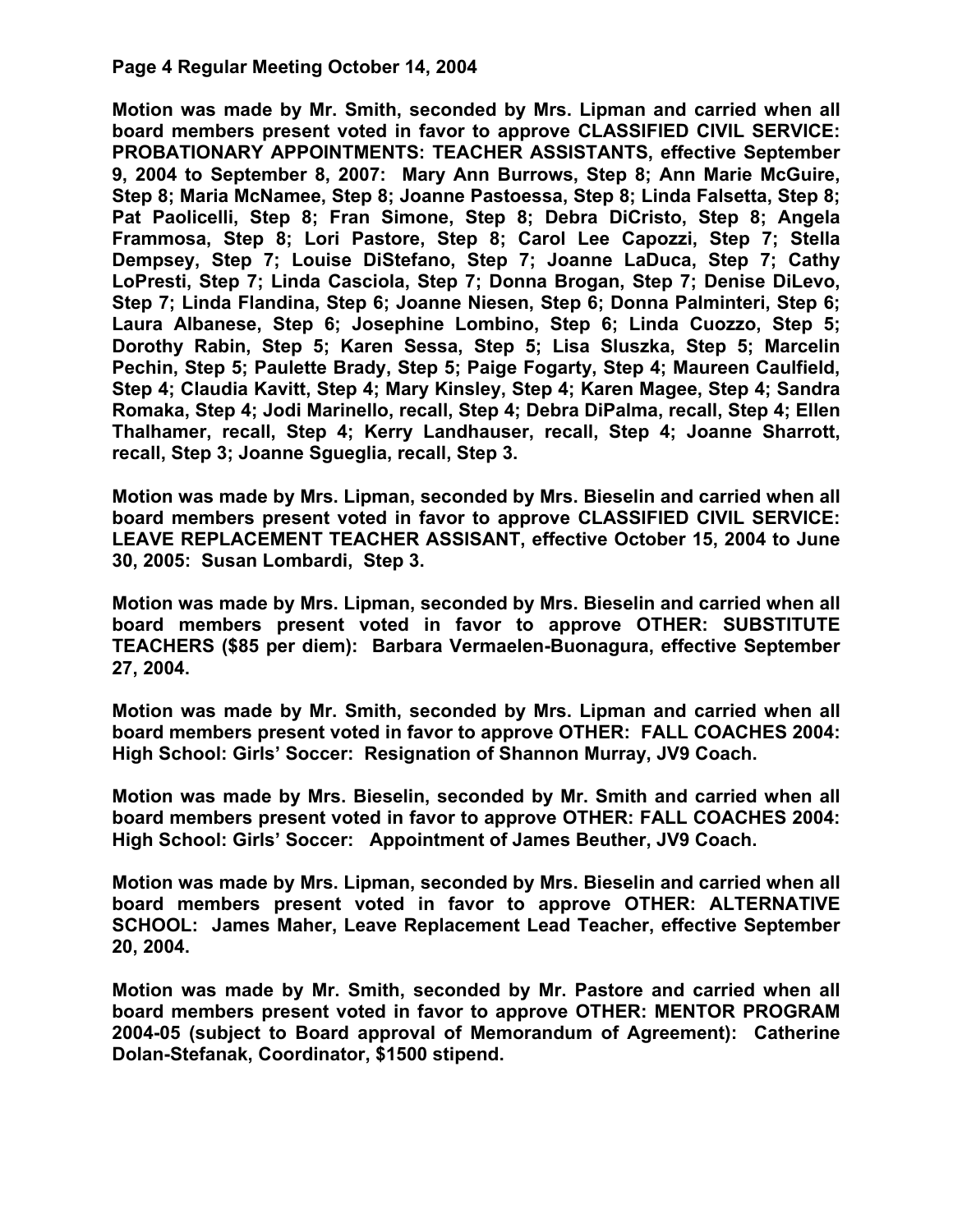# **Page 5 Regular Meeting October 14, 2004**

**Motion was made by Mr. Smith, seconded by Mrs. Lipman and carried when all board members present voted in favor to approve OTHER: MENTOR PROGRAM 2004-05 (subject to Board approval of Memorandum of Agreement): MENTORS (\$1000 stipend): Carol Braun, Mathematics Teacher; Jean Cahill, Art Teacher; Rosa Contos, Special Education Teacher; Joseph Dixon, Science Teacher; Dian Korade, Mathematics Teacher; Janet Loehr, Foreign Language Teacher; Lynn McVeety, English Teacher; Dennis Montalto, Special Education Teacher.** 

**Motion was made by Mr. Smith, seconded by Mrs. Bieselin and carried when all board members present voted in favor to approve OTHER: AUDITORIUM TECHNICIANS – 2004-05 School Year: John Kennedy, Beach Street MS; Arthur Mankowitz, Beach Street MS (School functions - \$75 per event; rental functions - \$50 per hour) (shared payment based upon availability as needed).** 

**Motion was made by Mrs. Lipman, seconded by Mrs. Bieselin and carried when all board members present voted in favor to approve OTHER: ADVISORS/CLUBS 2004-05 SCHOOL YEAR: High School: James Krais, Drama Coordinator; Richard Santeramo, Sets Director (all productions); Maria Meyer, Costume Director (all productions); Stephanie Pugliese, Director Childrens' Theater; Stephanie Pugliese, Director Musical Play; Laura Hill, Music Director-Musical Production; Lynn McVeety, Coordinator-One Act Plays; David Kaufman, Pit Director (Musical); James Karis, Director-Marching/Pep Band; David Kaufman, Asst. Director-Marching/Pep Band; James Krais, Director-Jazz Ensemble; David Kaufman, Jazz Lab; David Kaufman, All District Jazz; James Krais, Director-Flag Team; David Gershfeld, Literary Magazine; Elizabeth Walsh-Bulger and Kimberly Kaiser-Newspaper; Vincent Caravana and Ellen Fantauzzi-Yearbook; Vincent Caravana and Ellen Fantauzzi-Photographer: Newspaper/Yearbook; Noreen Matthews, Senior Class Advisor; Lynn McVeety, Senior Class Advisor; Jennifer Burlandi, Junior Class Advisor; Vincent Caravana, Junior Class Advisor; Melissa Curley, Sophomore Class Advisor; Anne-Marie DiVenti, Sophomore Class Advisor; Nicole Cifelli, Freshman Class Advisor; Kimberly Kaiser, Freshman Class Advisor; Anthony Mellino, Student Senate; Norman Wingert, Student Senate; JoAnn Graceffo, Lion's Pride; Ellen Fantauzzi, National Honor Society; James Como, Mathletes; Melissa Kennedy, Mathletes; Michelle Studley, Mathletes; John Bencivenga, Academic Decathlon (Brainstormers); Michelle Falco, Academic Decathlon (Jr. Brainstormers); Rosalba Torre, Media Coordinator; Victoria Newell, Extra-Curricular Treasurer; Carol LaNoce, School Store; Maria McNamee, School Store; Linda Marino, Art Club; Patricia Morgigno, Distributive Ed Club of America; Kelly Sepe and Thomas Vitti- Earth Club; Charles Mascaro and Peter McAllister-Federal Reserve Challenge; Athena Born, Foreign Language Honor Society; Patricia Portnoy and Joan Rizzo-Future Business Leaders Club; JoAnn Posnanski, Library Club; David Kaufman, Music Club; Judith Hayes, Orchestra Club; Melissa Curley and Kimberly Kaiser-Peer Leadership; JoAnn Graceffo, S.A.D.D., High School.** 

**Beach Street Middle School: Jesse Fawess, Drama Director; Jesse Fawess, Sets Director; Jesse Fawess, Costume Director; Siobhan Kelly, Yearbook; Mitchel Luquer, Photographer: Newspaper/Yearbook; Geraldine Frain, Student Council (G.O.); Kim Price, Student council (G.O.); Mitchel Luquer and Claudia Ramey-Jr. National Honor Society; Lisa Braat, Mathletes, Grades 7; Carol Braun, Mathletes, Grade 8; Denise Cain, School Store; John Simeone, Audio-Visual Club Director;**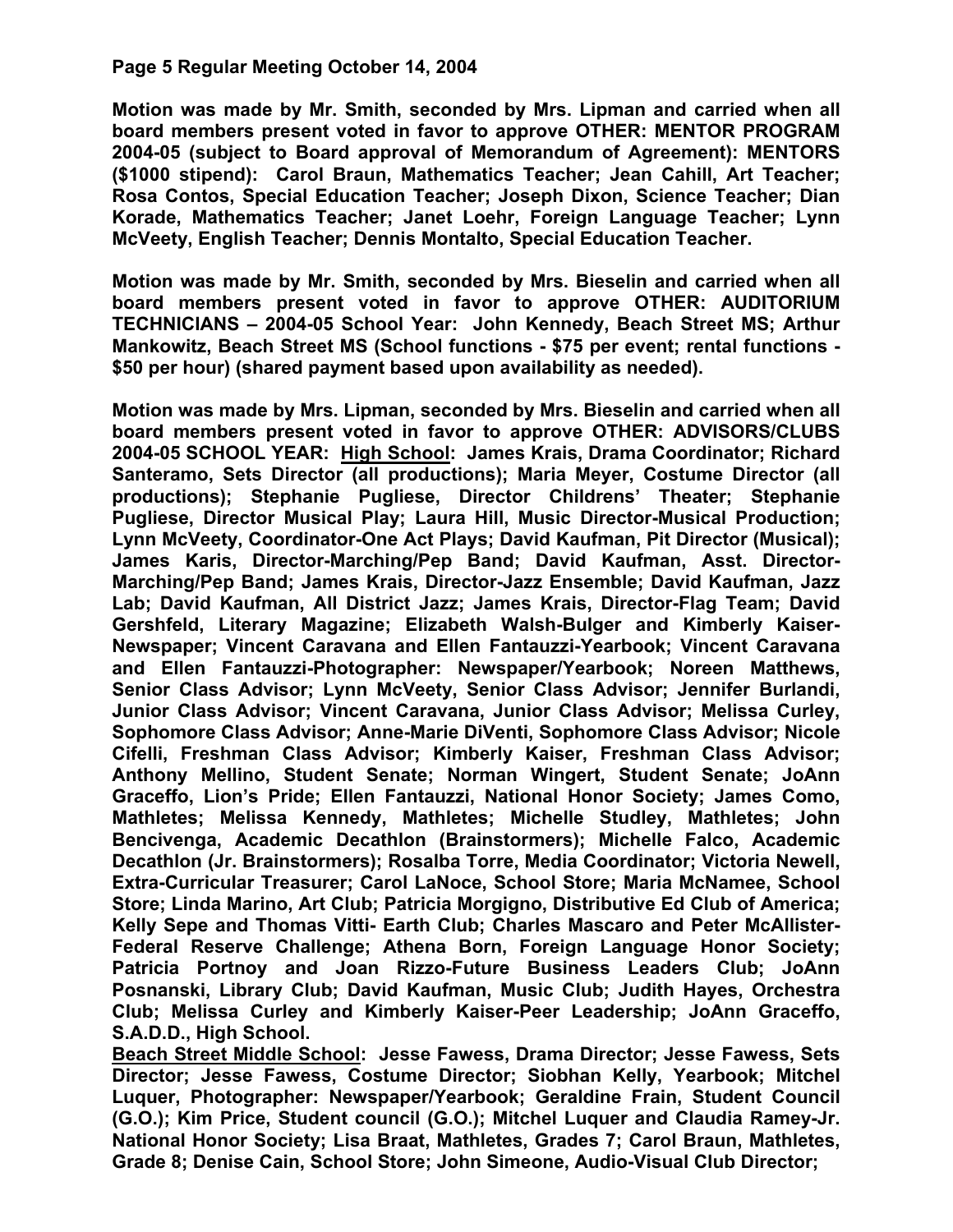**Page 6 Regular Meeting October 14, 2004** 

**ADVISORS/CLUBS-Beach Street M.S. (continued):** 

**Barbara Caiazza and Greg Ziems-Art Club; John Kennedy, History Club; Pat Fauvell, Homework Club A, Grade 6; Laurene Wenz, Homework Club B, Grade 6; James Stidd, Lego League; Geralyn Wilkens, Leo Club, Grade 7; Laurene Wenz, Leo Club, Grade 8; Marian Metznik, Math Club, Grade 6; Mitchel Luquer, Peer Mediation.** 

**Udall Road Middle School: William Eidenback, Music Director; Kim Crouch, Drama Director; Barbara Vultaggio, Drama Director; Arlene Brady, Sets Director; Margaret Garbarino, Costume Director; Jayne Traver and Dina Barone-Literary Magazine; Janet Loehr, Yearbook; Arlene Brady, Photographer-Newspaper/ Yearbook; Elyse Patti, Student Council; Jeanette Merola-Tamargo, Student Council; Nicole Cagno-Angerame, Jr. National Honor Society; Ed McNamara, Jr. National Honor Society; Christina Hagius, Mathematics, Grade 7; Dian Korade, Mathletes, Grade 8; Jeanette Merola-Tamargo, Activities Club, Grade 6; Elyse Patti, Activities Club, Grades 7 & 8; MaryAnn Constantine, Homework Help Club, Grade 6; Michele Holt, Homework Help Club Grade 6; Pamela Kee, Homework Help Club Grades 7 & 8; Jacqueline Wilson, Homework Help Club Grades 7 & 8; Janet Loehr, International Club; Nicole Cagno-Angerame and Judi Gardner, School & Community Service Education Club.** 

**CURRICULUM UPDATE: Mr. Stern reported on 4th and 8th grade NYS Math Assessment results.** 

**The Finance Committee met on 10/12, as reported on by Mrs. Lipman. Motion was made by Mrs. Lipman, seconded by Mr. Smith and carried when all board members present voted in favor to approve warrants for payment. Copies of warrants are on file in the District Office.** 

**The Buildings & Grounds Committee met on 10/12, as reported on by Mr. Pastore. The Public Relations Committee met on 10/4, as reported on by Mrs. Bieselin. Mrs. Lipman reported on review of Special Education/Preschool Special Education recommendations, re: classification/placement/I.E.P. modifications of students as delineated: CSE ID#: 4488, 4639, 5174, 5796, 5844, 5845, 3645, 4042, 5310, 5266, 5422, 4281, 4405, 5774, 3028. School Board/Student Liaison Committee, Health and Wellness Alliance, and the Policy Committee did not meet this month. Mrs. Lipman reported on R.E.F.I.T. annual dinner meeting held 9/29.** 

**There was no Treasurer's Report, due to ongoing yearly audit.** 

**Motion was made by Mr. Smith, seconded by Mrs. Lipman and carried when all board members present voted in favor to table approval of budget transfers.** 

**Motion was made by Mrs. Bieselin, seconded by Mr. Smith and carried when all board members present voted in favor to approve donation, with thanks, of \$1792.25 from Target to the High School.** 

**Motion was made by Mrs. Bieselin, seconded by Mrs. Lipman and carried when all board members present voted in favor to approve donation, with thanks, of \$1075 from Westbrook PTA for Arts in Education program.**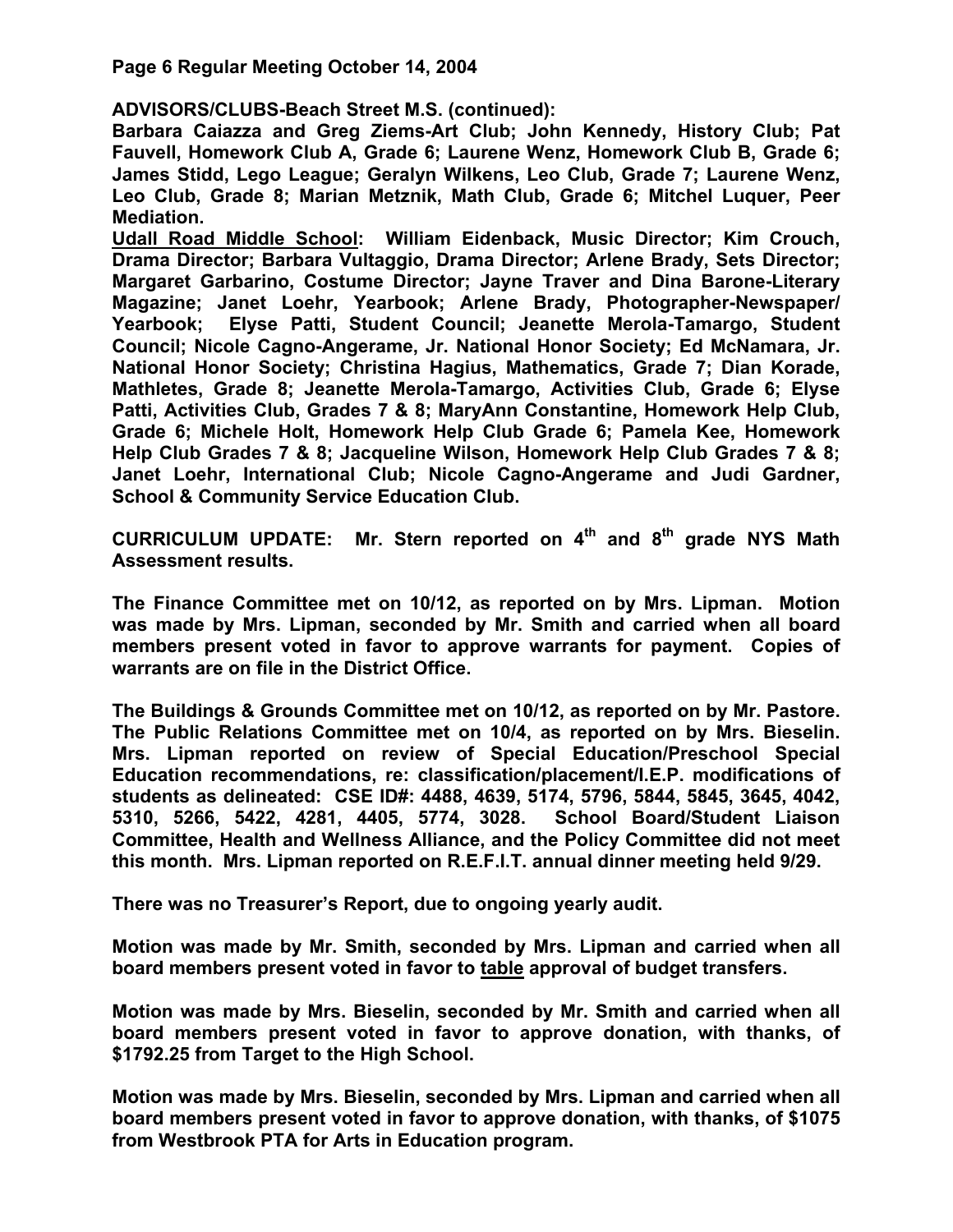## **Page 7 Regular Meeting October 14, 2004**

**Motion was made by Mr. Smith, seconded by Mrs. Bieselin and carried when all board members present voted in favor to approve donation, with thanks, of \$935 from the Touchdown Booster Club.** 

**Motion was made by Mr. Pastore, seconded by Mr. Smith and carried when all board members present voted in favor to declare as surplus, outdated foreign language textbooks, and allow Business Office to dispose of as sees fit.** 

**Motion was made by Mr. Smith, seconded by Mrs. Lipman and carried when all board members present voted in favor to declare as surplus, five (5) Apple IIE computers from Our Lady of Lourdes Schools, and allow Business Office to dispose of as sees fit.** 

**Motion was made by Mrs. Lipman, seconded by Mr. Smith and carried when all board members present voted in favor to approve bid for Gates and Chain Link Fencing. Bid was awarded to Ideal Fence Corp. for hourly rate of \$65.00.** 

**Motion was made by Mr. Pastore, seconded by Mrs. Lipman and carried when all board members present voted in favor to approve bid for Boiler Maintenance. Bid was awarded to Bain Heating & Piping Corp. for hourly rate/mechanic @ \$72 and hourly rate/helper @ \$35.** 

**Motion was made by Mrs. Lipman, seconded by Mrs. Bieselin and carried when all board members present voted in favor to approve Bank of America as a district depository and remove Fleet Bank from list of depositories.** 

**Motion was made by Mr. Pastore, seconded by Mrs. Bieselin and carried when all board members present voted in favor to approve bond payment for \$3,943.20 to CBS Whitcom, as recommended by the Finance Committee.** 

**Motion was made by Mr. Pastore, seconded by Mr. Smith and carried when all board members present voted in favor to approve bond payment for \$682,368.85 to J.D. Posillico, Inc., as recommended by the Finance Committee.** 

**Motion was made by Mr. Smith, seconded by Mr. Pastore and carried when all board members present voted in favor to approve bond payment for \$21,482.35 to ARA Plumbing Corp., as recommended by the Finance Committee.** 

**Motion was made by Mr. Pastore, seconded by Mr. Smith and carried when all board members present voted in favor to adopt a Negative Declaration resolution, pursuant to SEQRA, with regard to renovation at High School track.** 

 **Motion was made by Mrs. Bieselin, seconded by Mr. Smith and carried when all board members present voted in favor to appoint Mrs. Lipman as board's representative at NYSSBA convention; and to give Mrs. Lipman the board's vote of confidence to vote on resolutions on behalf of the board at NYSSBA convention.** 

**Motion was made by Mr. Smith, seconded by Mr. Pastore and carried when all board members present voted in favor to approve 2004-05 Goals and Objectives.**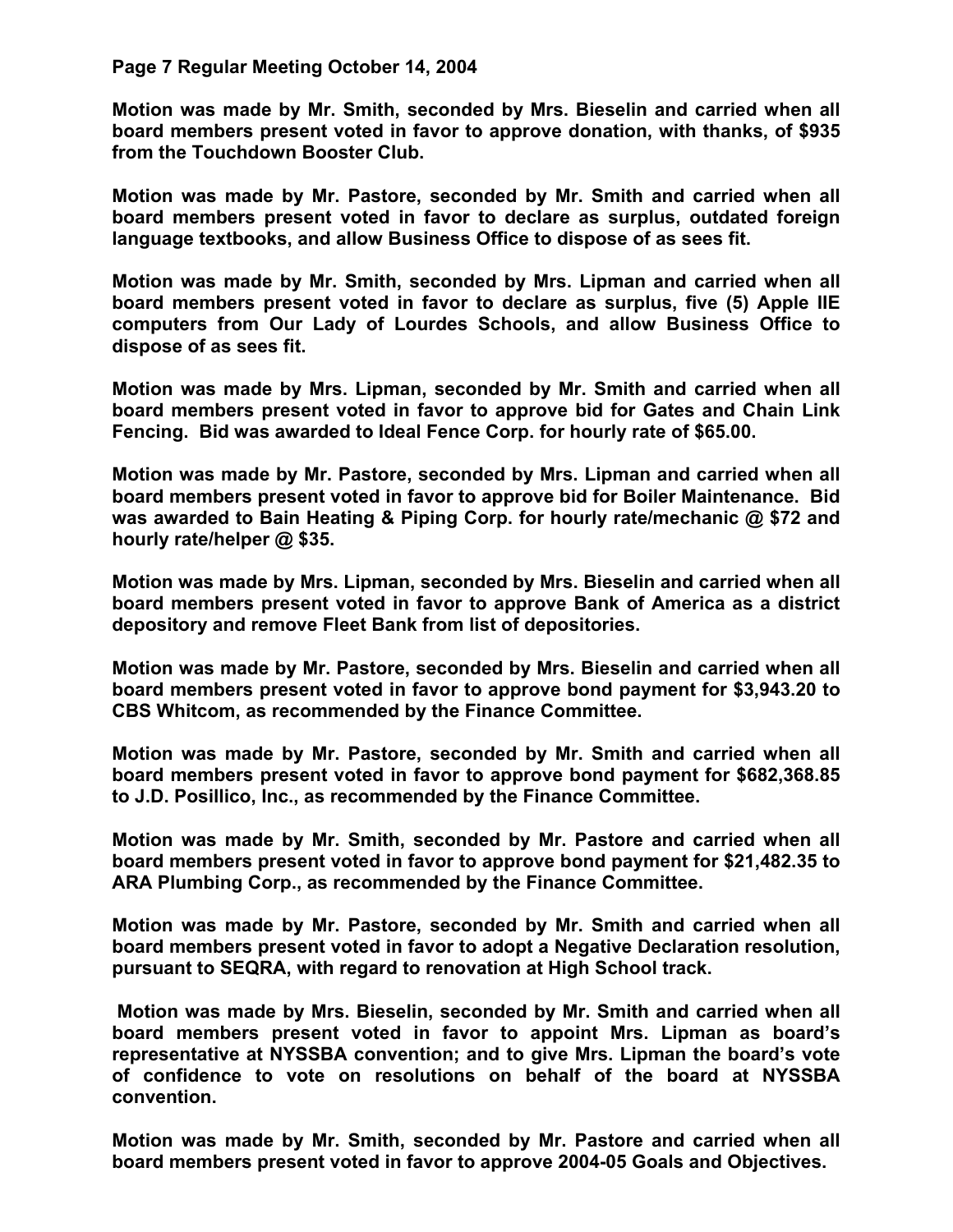**Page 8 Regular Meeting October 14, 2004** 

**Mrs. Lipman reported on: NSSBA workshop, "Preserving the Public Trust" and also reported on the Children's Commission.** 

**"An Invitation to the Public" was held, with four residents speaking. Subjects of concern have been recorded in log.** 

**Motion was made by Mrs. Bieselin, seconded by Mr. Pastore and carried when all board members present voted in favor to adjourn to Executive Session at 9:08 PM for the purpose of discussing personnel, negotiations and/or litigation.** 

**Meeting reconvened at 11:20 PM on motion made by Mr. Smith, seconded by Mrs. Lipman and carried when all board members present voted in favor.** 

**Motion was made by Mr. Hodgson, seconded by Mrs. Bieselin and carried when all board members present voted in favor to approve Memo of Agreement, with WITA, re: Audio Visual Coordinator, modified as a K-8 position, yearly stipend of \$3000.** 

**Motion was made by Mr. Hodgson, seconded by Mrs. Bieselin and carried when all board members present voted in favor to approve Memo of Agreement, with WIASA, re: "LOTE" (Language Other Than English) Director covering Humanities Department during Director of Humanities Leave of Absence, with stipend of \$3000 for the period October 5, 2004 through December 5, 2004.** 

**Motion was made by Mr. Hodgson, seconded by Mrs. Bieselin and carried when all board members present voted in favor to approve Memo of Agreement, with WITA, re: Mentor Program.** 

**Motion was made by Mr. Hodgson, seconded by Mrs. Bieselin and carried when all board members present voted in favor to approve Letter of Agreement, with WITA, re: In-School Suspension Program supervision.** 

**Motion was made by Mrs. Lipman, seconded by Mrs. Bieselin and carried when all board members present voted in favor to approve resolution extending benefits of paraprofessional's contract to newly-created Teacher Assistant positions.** 

**Motion was made by Mr. Hodgson, seconded by Mr. Pastore and carried when all board members present voted in favor to approve Stipulation of Settlement, re: student discussed in Executive Session.** 

**Motion was made by Mr. Hodgson, seconded by Mr. Smith and carried when all board members present voted in favor to adjourn at 11:30 PM.** 

 **Respectfully submitted by** 

 **Carolyn J. Cross District Clerk** 

**All correspondence, reports or related materials referred to in these minutes are on file in the District Office.**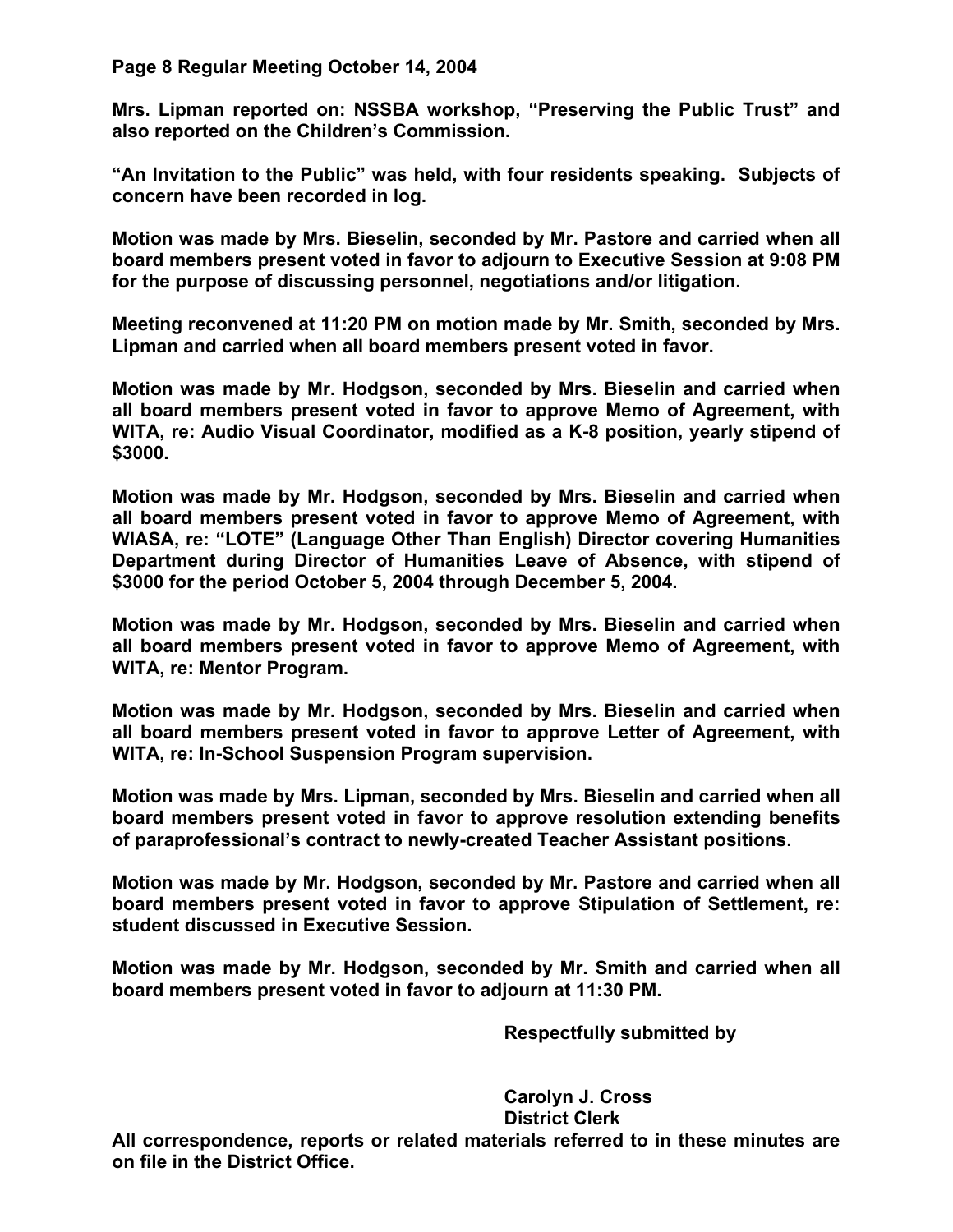# **SPECIAL MEETING OF THE BOARD OF EDUCATION October 28, 2004—District Office Trustee Susan Lipman, Presiding**

**PRESENT: Mrs. Bieselin, Mr. Hodgson, Mrs. Lipman, Mrs. McAteer, Mr. Pastore ABSENT: Mr. Micucci, Mr. Smith** 

**Administrators: Dr. Blau, Ms. Niles, Mr. Stern, Mr. Zocchia** 

**Meeting was called to order at 7:34 PM, followed by the Pledge. ANOUNCEMENTS: Dr. Blau discussed planning for a pre-prom event.** 

**Motion was made by Mrs. Bieselin, seconded by Mrs. McAteer and carried when all board members present voted in favor to approve TEACHING: PART TIME APPOINTMENT: Wendy Schou, Special Education Teacher, effective September 27, 2004 to June 30, 2005, Step 2.1.** 

**Motion was made by Mr. Hodgson, seconded by Mrs. Bieselin and carried when all board members present voted in favor to approve OTHER: SUBSTITUTE TEACHER (\$85 per diem): Catherine Lang, effective October 29, 2004.** 

**Motion was made by Mrs. Bieselin, seconded by Mrs. McAteer and carried when all board members present voted in favor to approve OTHER: PSYCHOLOGY INTERN: James K. Bowman, School Psychologist Intern, effective October 8, 2004(\$6,000 stipend—611 Federal Grant).** 

**Motion was made by Mrs. Bieselin, seconded by Mrs. McAteer and carried when all board members present voted in favor to approve OTHER: AUDIO VISUAL COORDINATOR K-8: John Simeone, effective October 27, 2004 (\$3,000 stipend).** 

**Motion was made by Mrs. McAteer, seconded by Mrs. Bieselin and carried when all board members present voted in favor to approve OTHER: CONCERT MANAGER: Arthur Machowicz, Beach Street Middle School (\$650 stipend).** 

**Motion was made by Mrs. Bieselin, seconded by Mrs. McAteer and carried when all board members present voted in favor to approve ADVISORS/CLUBS 2004-05 SCHOOL YEAR: High School: James Maher, Academic Decathlon (replacing John Bencivenga, approved 10/14).** 

**Motion was made by Mrs. Bieselin, seconded by Mrs. McAteer and carried when all board members present voted in favor to approve OTHER: EARLY WINTER COACHES 2004-05 MIDDLE SCHOOL:** 

 **Volleyball: Trishia Tramaglini, 7-8 Udall Coach; Lauren Schultz, 7-8 Beach Coach.** 

**Boys Basketball: Tom Cross, 7-8 Udall Coach; Frederick Butler, 7-8 Beach Coach.** 

**WINTER COACHES – 2004-05 HIGH SCHOOL:** 

**Girls Basketball: Christopher Scharf, Varsity Coach; Aron Chizik, JV Coach; Joseph Nicolosi, JV9 Coach—pending receipt of donation.**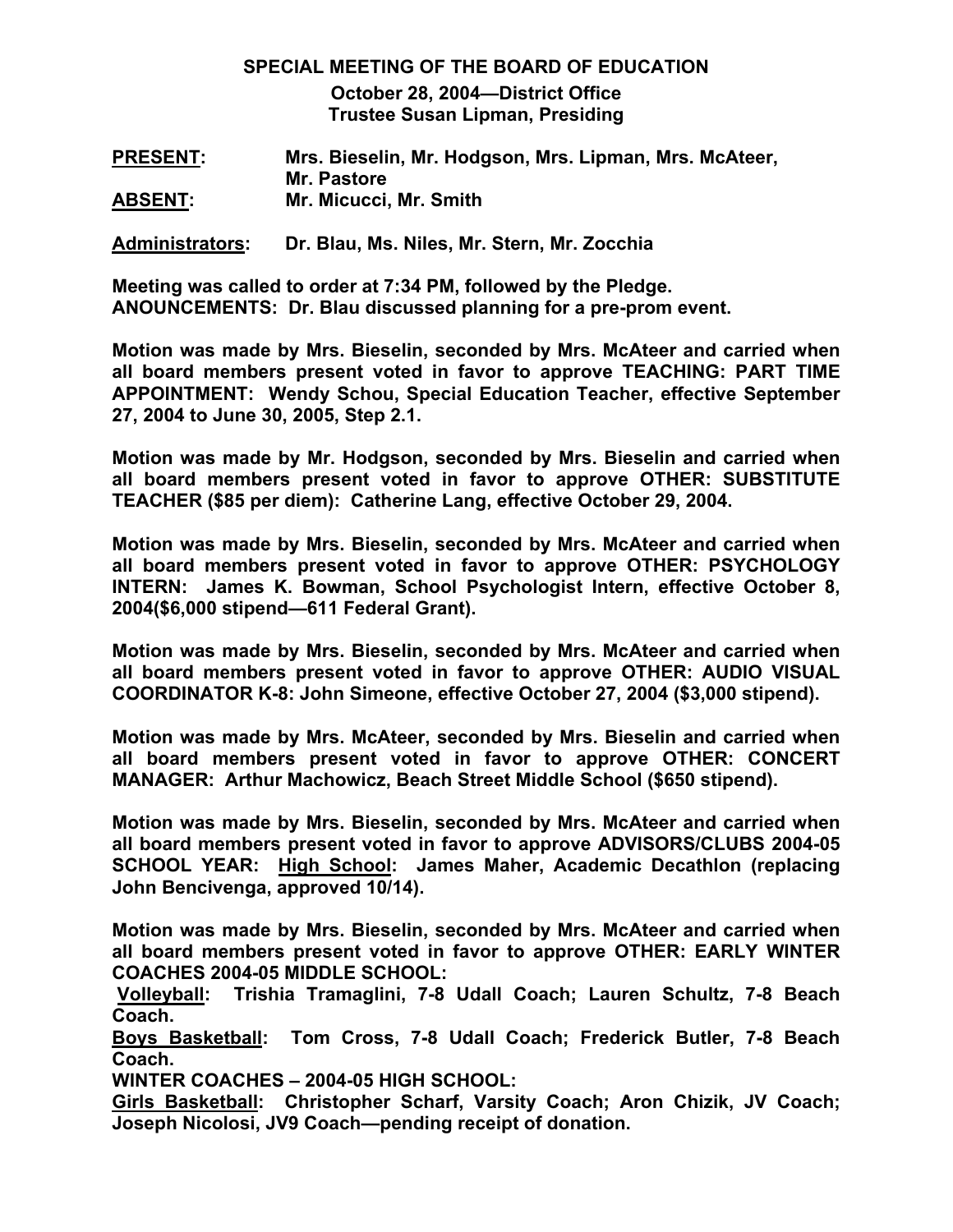**Winter Coaches 2004-05 Continued:** 

**Boys Basketball: George Gagliardi, Varsity Coach; Michael Hazelton, JV Coach; Brian Cameron, JV 9 Coach—pending receipt of donation.** 

**Wrestling: Anthony Mellino, Varsity Coach; John Sparacio, JV Coach; Nicholas LaGiglia, JV 2 Coach—pending receipt of donation.** 

**Boys Swimming: Duane Green, Varsity Coach; Robert Kollar, Assistant Varsity Coach.** 

**Boys Bowling: Steve Mileti, Varsity Coach.** 

**Girls Bowling: Jim Klimkoski, Varsity Coach.** 

**Boys Winter Track: Sal Alaimo, Varsity Coach; Anthony Yuli, Assistant Varsity Coach.** 

**Girls Winter Track: Christopher Kaigh, Varsity Coach; Margaret Okurowski, Assistant Varsity Coach.** 

**Motion was made by Mr. Hodgson, seconded by Mrs. McAteer to approve budget transfers. After discussion, motion was made by Mr. Hodgson, seconded by Mrs. McAteer and carried when all board members present voted in favor to table approval.** 

**Discussion: Ticket takers at athletic events. Mrs. Lipman and Mrs. Bieselin reported on NYSSBA convention they recently attended.** 

**Motion was made by Mr. Hodgson, seconded by Mrs. Bieselin and carried when all board members present voted in favor to adjourn to Executive Session at 8:29 PM for the purpose of discussing personnel, negotiations and/or litigation.** 

**Meeting reconvened at 9:15 PM on motion made by Mrs. Lipman, seconded by Mr. Hodgson and carried when all board members present voted in favor.** 

**Motion was made by Mr. Pastore, seconded by Mr. Hodgson and carried when all board members present voted in favor to approve budget transfers, as recommended by Finance Committee at October 12 committee meeting.** 

**Motion was made by Mrs. Bieselin, seconded by Mr. Pastore and carried when all board members present voted in favor to approve residency request for fifth grade student, Nicolette Galo, to continue to attend Westbrook School for the remainder of the 2004-05 school year, with no transportation provided.** 

**Motion was made by Mr. Pastore, seconded by Mr. Hodgson and carried when all board members present voted in favor to approve appointment of Benjamin L. Herzweig, to act as counsel for tuition reimbursement matters with Lindenhurst School District.** 

**Meeting adjourned at 9:18 PM on motion made by Mr. Hodgson, seconded by Mr. Pastore and carried when all board members present voted in favor.** 

 **Respectfully submitted by** 

 **Carolyn J. Cross District Clerk**